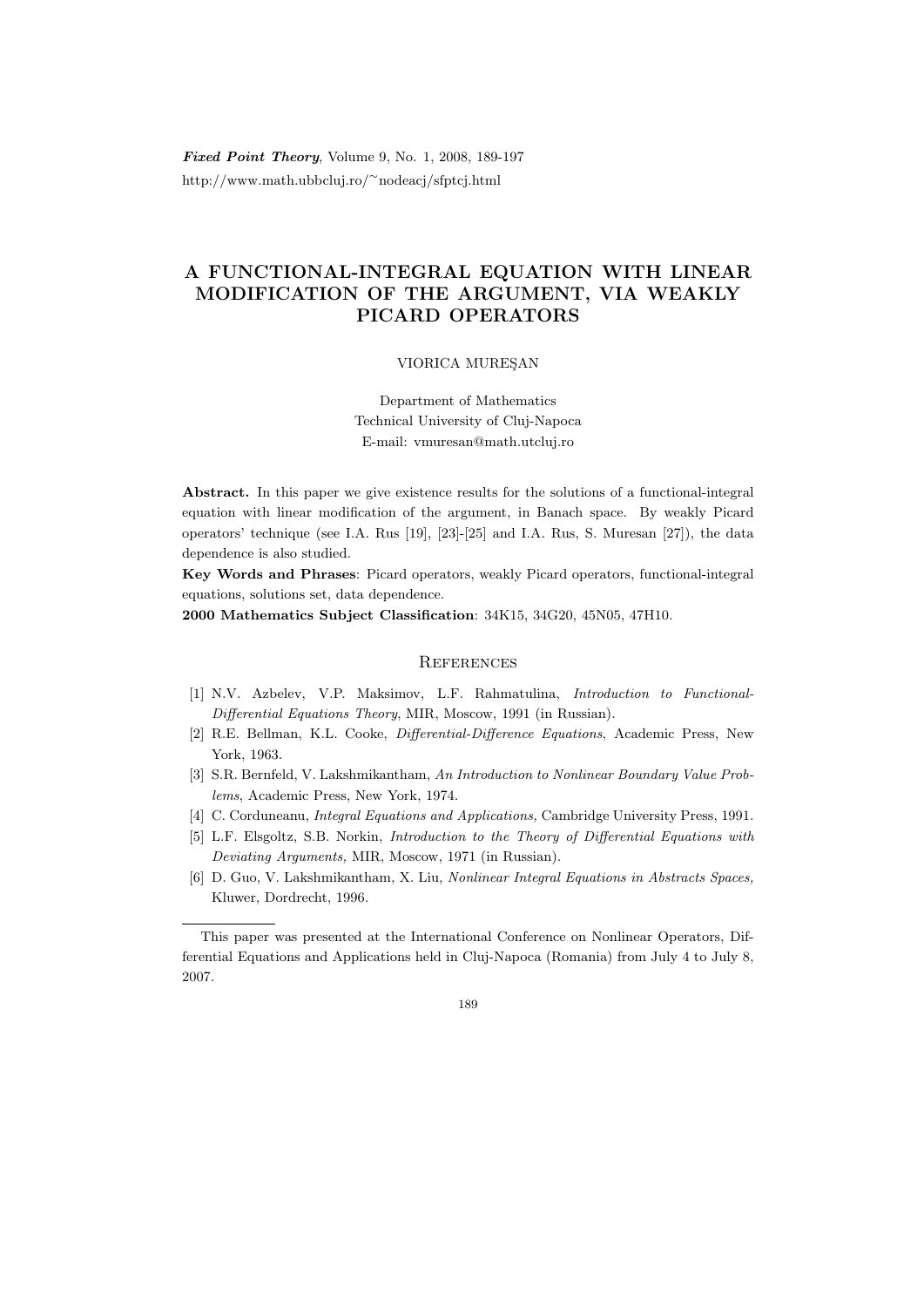## 190 VIORICA MUREŞAN

- [7] A. Halanay, Differential Equations: Stability, Oscillations, Time Lags, Academic Press, New York, 1965.
- [8] J.K. Hale, Theory of Functional-Differential Equations, Springer Verlag, 1977.
- [9] J.K. Hale, M. Sjoerd, Lunel Verduyn, Introduction to Functional-Differential Equations, Springer Verlag, New York, 1993.
- [10] M.W. Hirsch, C.C. Pugh, Stable maniforlds and hyperbolic sets, Proc. Symp. in Pure Math., 14(1970), 133-163.
- [11] A. Iserles, On the generalized pantograph functional-differential equation, European J. Appl. Math., 1992, 1-38.
- [12] T. Kato, J.B. McLeod, *The functional-differential equation*  $y'(x) = ay(\lambda x) + by(x)$ , Bull. Amer. Math. Soc., **77**(1971), 891-937.
- [13] V. Lakshmikanthan (ed.), Trends in the Theory and Practice of Nonlinear Differential Equations, Marcel Dekker, New York, 1984.
- [14] V. Muresan, Differential Equations with Affine Modification of the Argument, Transilvania Press, Cluj-Napoca, 1997 (in Romanian).
- [15] V. Muresan, Functional-Integral Equations, Ed. Mediamira, Cluj-Napoca, 2003.
- [16] J.R. Ockendon, *Differential equations and industry*, The Math. Scientist., **5**(1980), 1-12.
- [17] R. Precup, Integral Equations, Babes-Bolyai University, Cluj-Napoca, 1993 (in Romanian).
- [18] I.A. Rus, Metrical Fixed Point Theorems, Univ. of Cluj-Napoca, 1979.
- [19] I.A. Rus, Weakly Picard mappings, Comment. Math. Univ. Carolinae, 34(1993), 769- 773.
- [20] I.A. Rus, Picard operators and applications, Babes-Bolyai Univ. of Cluj-Napoca, Preprint 3(1996).
- [21] I.A. Rus, Differential Equations, Integral Equations and Dynamical Systems, Transilvania Press, Cluj-Napoca, 1996 (in Romanian).
- [22] I.A. Rus, A fiber generalized contraction theorem and applications, Mathematica,  $41(64)(1999)$ , 85-90.
- [23] I.A. Rus, Weakly Picard operators and applications, Seminar on Fixed Point Theory Cluj-Napoca, 2(2001), 41-58.
- [24] I.A. Rus, Generalized Contractions and Applications, Cluj Univ. Press, Cluj-Napoca, 2001.
- [25] I.A. Rus, A class of nonlinear functional-integral equations, via weakly Picard operators, Anal. Univ. Craiova, ser. Mat-Inf., 28(2001), 10-15.
- [26] I.A. Rus, Picard operators and applications, Scientia Mathematicae Japonicae, 58(2003), 191-219.
- [27] I.A. Rus, S. Muresan, Data dependence of the fixed points set of weakly Picard operators, Studia Univ. Babes-Bolyai Mathematica, 43(1998), 79-83.
- [28] A. Sincelean, On a class of functional-integral equations, Seminar on Fixed Point Theory Cluj-Napoca, 1(2000), 87-92.